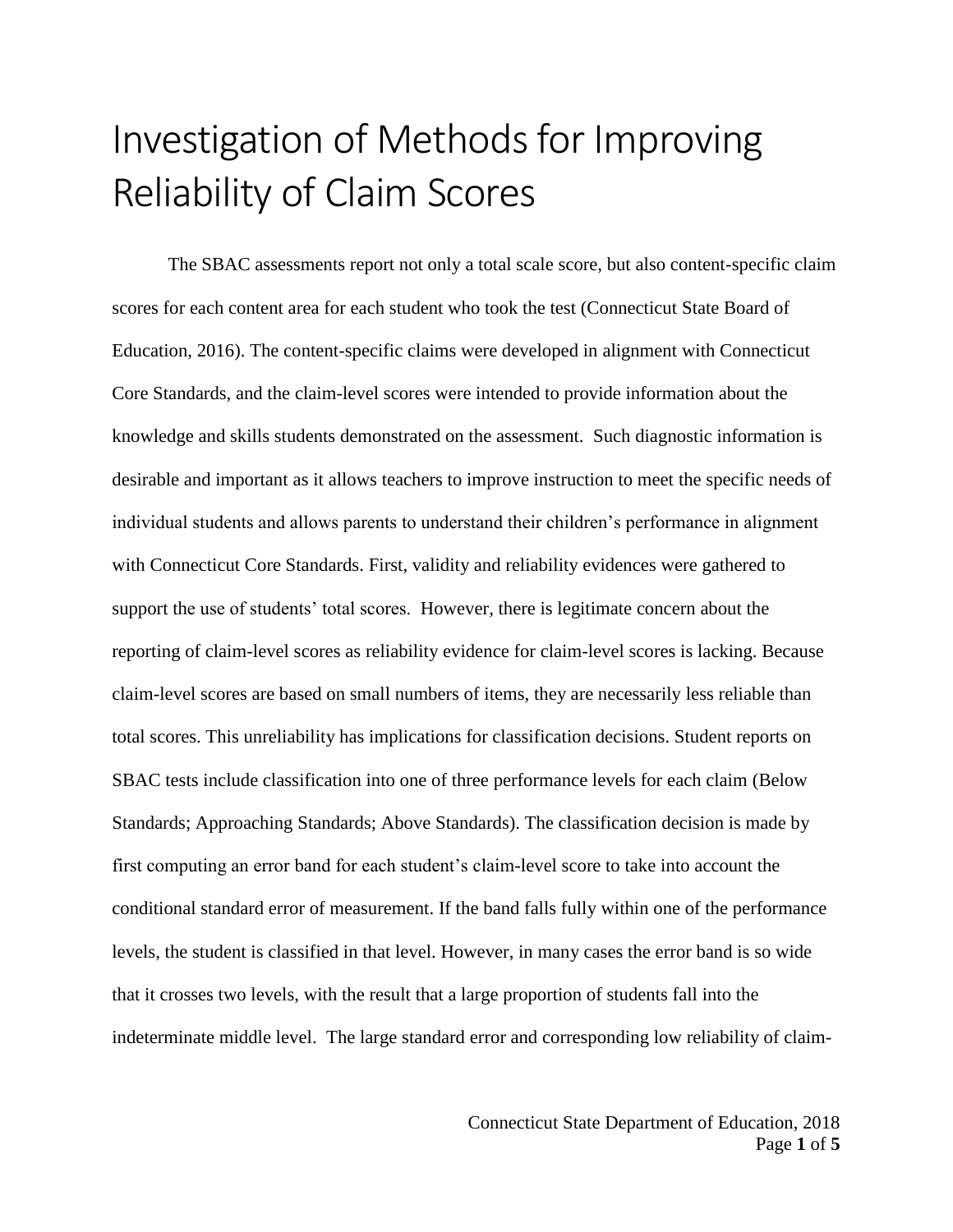level scores therefore makes the utility of such classifications questionable. Additionally, it makes the standard setting for claim-level scores more difficult.

An obvious but impractical solution to the problem of the unreliability of the claim score is to increase the number of items measuring each claim. The purpose of this study was to investigate an approach to improving sub-score reliability without increasing test length. This approach is referred to as the augmented score method (Wainer et al., 2001).

The basic idea of the augmented score method is to "use ancillary information to increase the precision of estimates" (Wainer et al., 2001, p. 346). More specifically, augmented scores are obtained by using collateral information from the performance of comparable group of examinees and weighting this information by the score reliability:

$$
\theta_{aug} = r\theta_o + (1 - r)\overline{\theta_o}
$$

where  $\theta_o$  is the observed score,  $\overline{\theta_o}$  is the group mean, and r is the sample estimate of reliability. However, in the SBAC context, the claim-level score is not an observed score, but rather is an IRT estimated score. Because the IRT estimates of claim-level scores are already shrunk toward the mean in the estimation process, there is an extra "unshrink" process before they can be used as observed scores. The unregressed score  $\theta_o$  is obtained from the estimated claim level score for claim *s*, denoted as  $\theta_s$ , as follows:

$$
\theta_o = \frac{\theta_s}{r_s}
$$

(Wainer et al., 2001, p. 367). The sample estimate of reliability  $r_s$  in the IRT framework is calculated as

$$
r_s = \frac{Variance(\theta_s)}{Variance(\theta_s) + Average(SE^2(\theta_s))}.
$$

Augmented sub-scores can then be computed by

Connecticut State Department of Education, 2018 Page **2** of **5**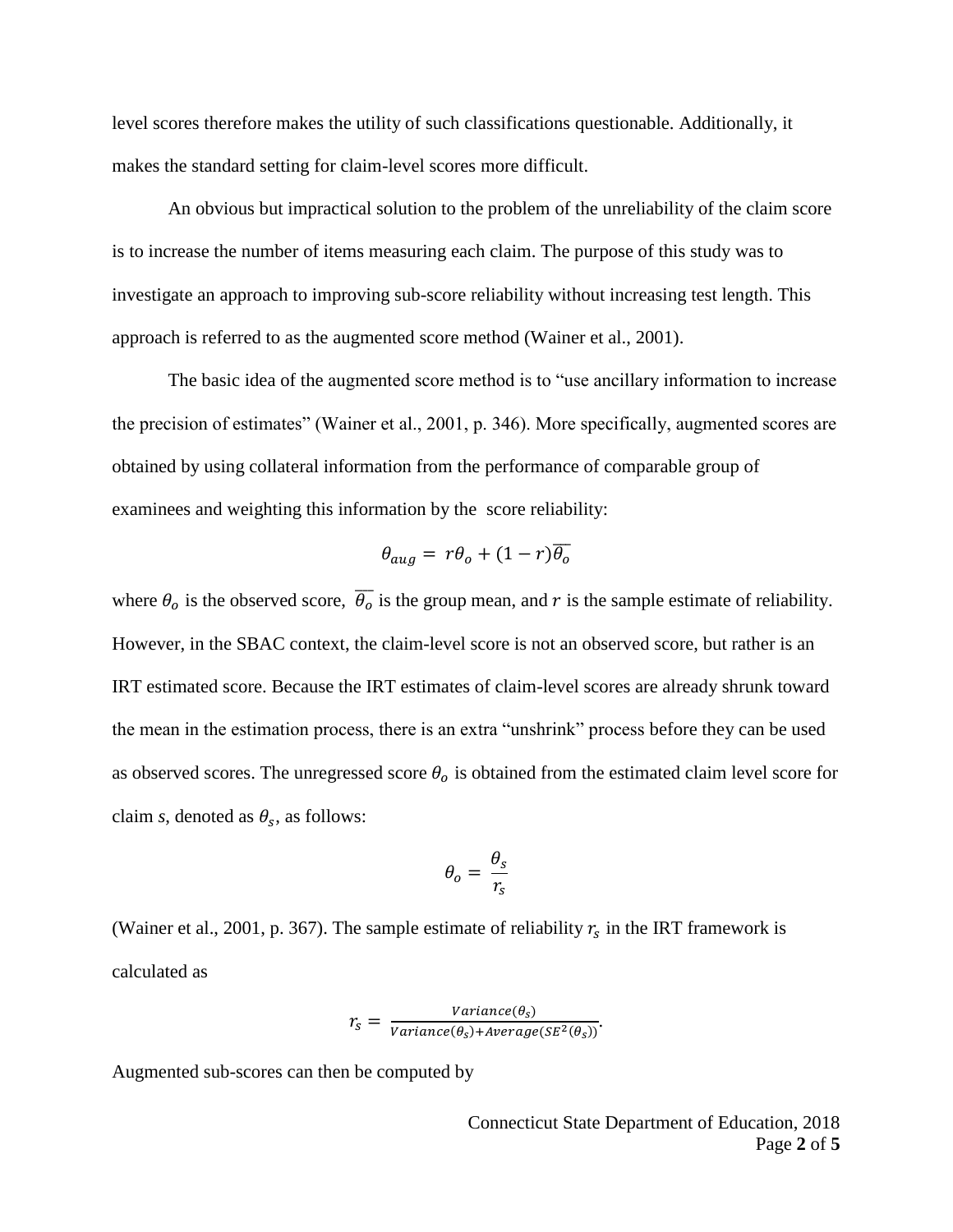$$
\theta_{aug} = \overline{\theta_o} + B * (\theta_o - \overline{\theta_o})
$$

where B is a matrix that is the multivariate analog for the estimated reliability, derived from

$$
B = Cov_T * (Cov_o)^{-1}
$$

The off diagonal elements of  $Cov<sub>o</sub>$  and  $Cov<sub>T</sub>$  are equivalent, but the diagonal elements of  $Cov_T$  are the true score variance while the diagonal elements of  $Cov_0$  are the observed score variance.

The data used in this study was from the 2016-2017 Smarter Balanced ELA test. The augmented scores were calculated for Grade 3 – 8 students.

## **Results**

The reliability coefficients for the augmented scores (Aug) in each grade for Reading (R), Speaking and Listening (S&L), and Writing (W) are shown in Table 3 in comparison with reliability coefficients based on original reported claim-level scores.

|                    |      |      | ັ                | ັ      |      |         |      |      |         |
|--------------------|------|------|------------------|--------|------|---------|------|------|---------|
|                    | N(R) | R    | Aug $\mathbf{R}$ | N(S&L) | S&L  | Aug S&L | N(W) | W    | $Aug$ W |
| GRADE3             | 15   | 0.83 | 0.92             | 8      | 0.71 | 0.88    | 16   | 0.86 | 0.92    |
| <b>GRADE4</b>      | 15   | 0.79 | 0.89             | 8      | 0.73 | 0.88    | 16   | 0.83 | 0.91    |
| GRADE5             | 15   | 0.80 | 0.92             | 8      | 0.73 | 0.90    | 16   | 0.85 | 0.92    |
| GRADE6             | 14   | 0.80 | 0.90             | 8      | 0.68 | 0.89    | 16   | 0.84 | 0.91    |
| <b>GRADE7</b>      | 15   | 0.82 | 0.91             | 8      | 0.69 | 0.88    | 16   | 0.83 | 0.91    |
| GRADE <sub>8</sub> | 16   | 0.82 | 0.91             | 8      | 0.67 | 0.87    | 16   | 0.84 | 0.91    |

Table 3. Comparison of Original and Augmented Sub-score Reliability Coefficients

After augmentation, the reliability coefficient of each claim was improved on average by .12. Reliability of the claim of Speaking and Listening and improved the most. The S&L claim has the smallest number of items, hence its original marginal reliability was the lowest among the three claims. By incorporating the information from other claims, the reliability of the claim that provides the least information originally is improved most.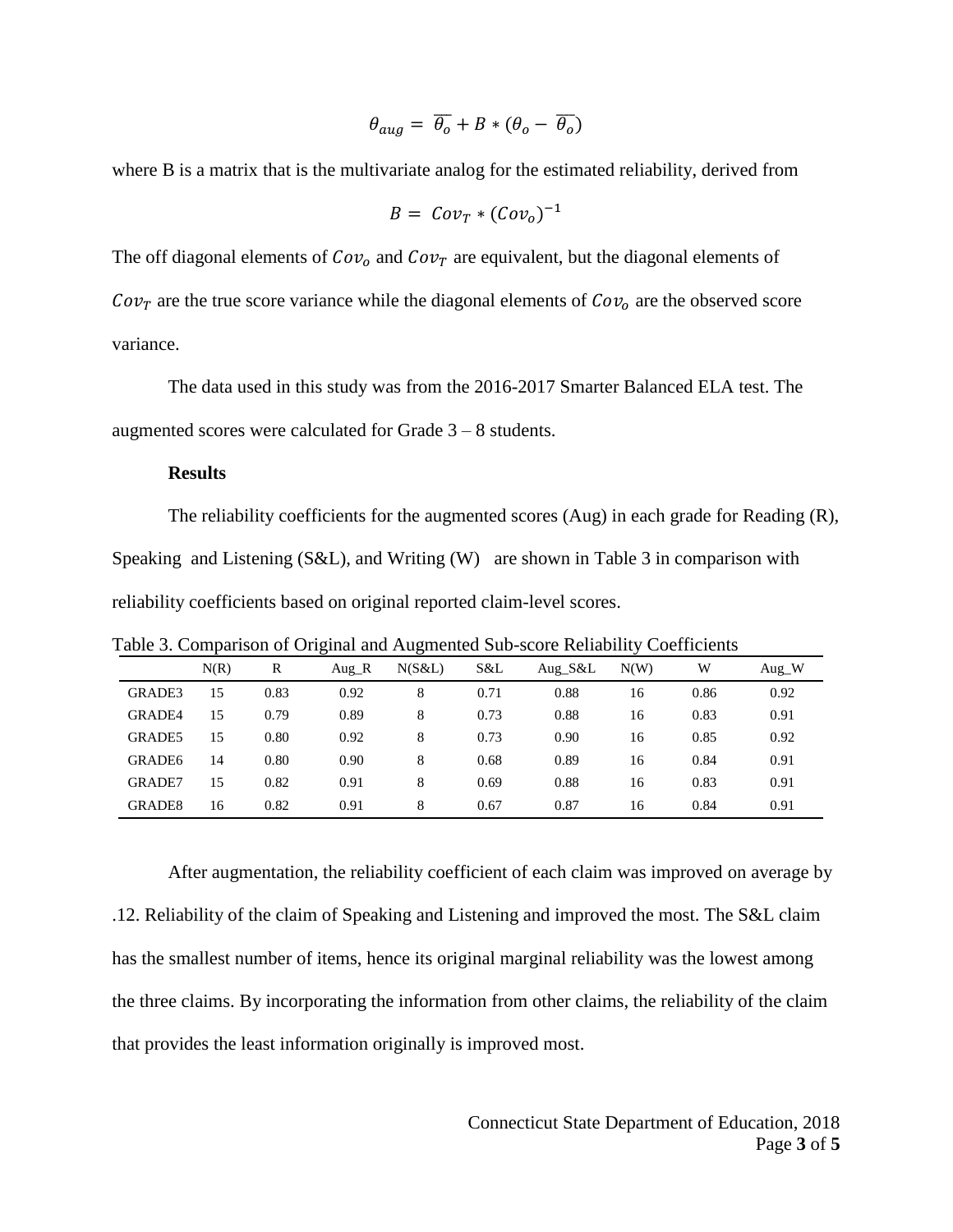Table 4 shows the average SEM based on original claim level scores and average SEM based on augmented scores. The standard errors decreased for all sub-scores, with substantial improvement for Listening & Speaking.

| Grade | <b>NR</b> | <b>SEM</b> | SEM     | N(S&L) | <b>SEM</b> | <b>SEM</b> | N(W) | <b>SEM</b> | <b>SEM</b> |
|-------|-----------|------------|---------|--------|------------|------------|------|------------|------------|
|       |           | R          | $Aug_R$ |        | S&L        | $Aug_S&L$  |      | W&I        | Aug_W      |
| 3     | 15        | 0.54       | 0.39    | 8      | 0.88       | 0.35       | 16   | 0.47       | 0.45       |
| 4     | 15        | 0.63       | 0.42    | 8      | 0.89       | 0.42       | 16   | 0.53       | 0.50       |
|       | 15        | 0.64       | 0.40    | 8      | 0.89       | 0.36       | 16   | 0.51       | 0.51       |
| 6     | 14        | 0.65       | 0.45    | 8      | 0.97       | 0.33       | 16   | 0.54       | 0.54       |
|       | 15        | 0.61       | 0.47    | 8      | 0.94       | 0.38       | 16   | 0.59       | 0.49       |
| 8     | 16        | 0.61       | 0.47    | 8      | 1.02       | 0.39       | 16   | 0.58       | 0.52       |

Table 4. Comparison of Original and Augmented Sub-score Average Standard Error

Table 5 shows the comparison of classifications using the original claim level scores and augmented scores. As can be seen in the table, a smaller proportion of students were classified as Approaching Standards due to the improvement of reliability and precision.

For Reading and Writing, 80% of the students across grades remained in the same level, around 9% of them were classified to a lower level and 11% of them were classified to an upper level. For Listening, 75% of the students across grades remained in the same level, but in the grades for which reliability was lower the percent of students remaining in the same level was lower (e.g., in Grade 6 only 70% of students remained the same level). Of the students who changed levels, 11% were classified to a lower level and 14% were classified to an upper level.